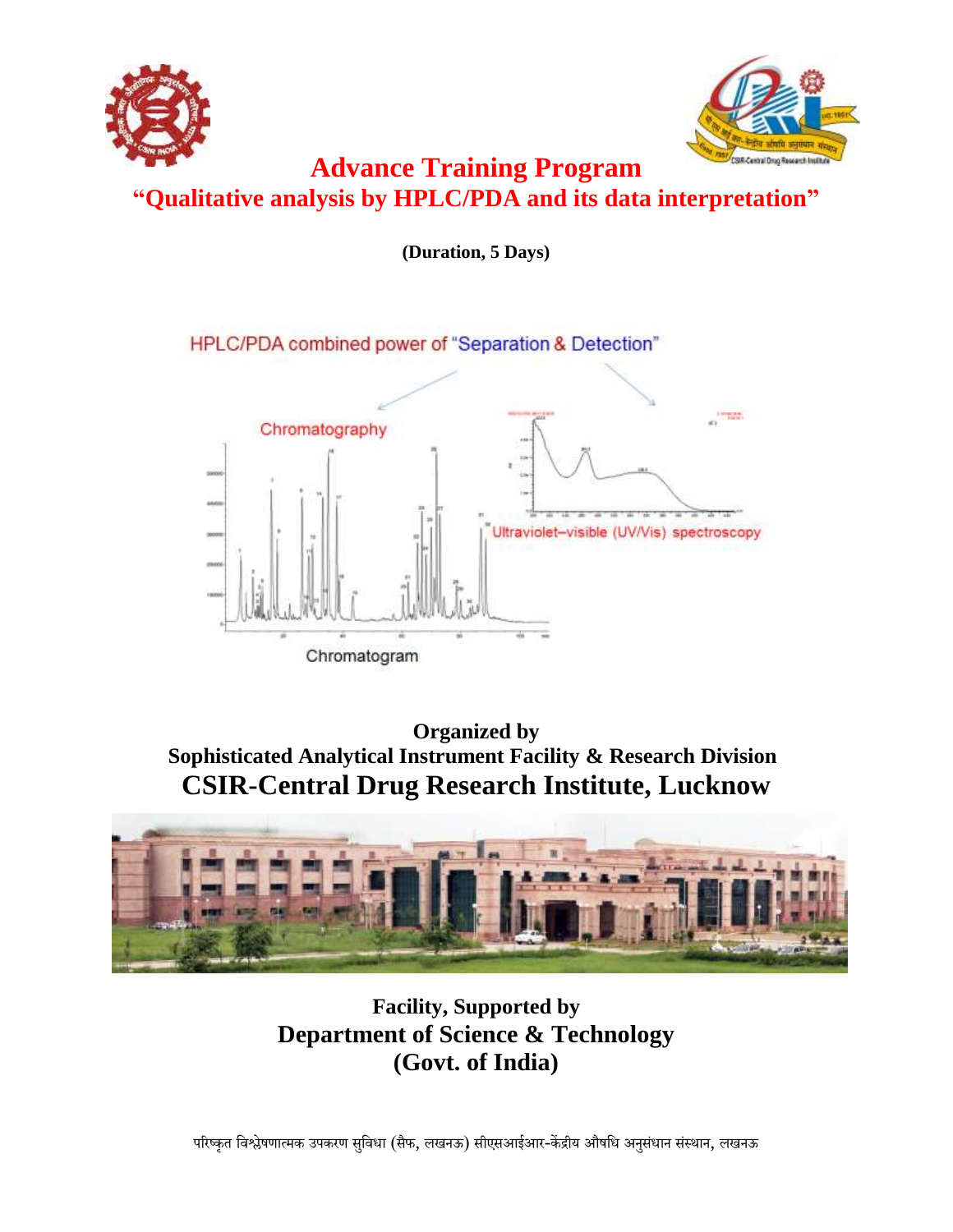# **Objective of training program**

The proposed training program will provide an opportunity to experience the HPLC techniques and initiate lively discussion among research scientists, academicians and young researchers to share their knowledge in the frontier areas of chemical sciences and HPLC data analysis. The beginners will get a chance to familiarize themselves with HPLC/PDA techniques and gain confidence by observing their applications and data interpretation as done in real situation. This training will focus on the chromatography of small molecules analysis and method development. Total number of participants will be maximum three and decided based on their area of interest, pre booked slot between Monday to Friday and availability of accommodation at CSIR-CDRI, Guest House.

# **Topics to be covered**

Basics of HPLC Basic Instrumentation of HPLC/PDA Applications of HPLC and their data interpretation. Demonstration on instrument (Lab. session) followed by discussion. Exercise on mass spectrum data analysis. Examination and result discussion.

# **Registration fee**

| <b>Training Fee</b>                | (One Week)<br><b>INR</b> |
|------------------------------------|--------------------------|
| Private Organizations & Industry   | $6000/-$                 |
| Academic/Govt. faculty             | $4000/-$                 |
| <b>Students/ Research Scholars</b> | $3000/-$                 |

#### **Venue**

CSIR-Central Drug Research Institute, Jankipuram Extension, Sitapur Road, Lucknow-226031 (U.P.), India.

# **Accommodation & food**

We will try to provide accommodation & food in CDRI GH (if available) on payment as per CSIR rule, (accommodation charges will be paid by trainee/Maximum Rs.300/- per bed per day).

#### **Electronic payment by NEFT:**

Name of A/C Holder: Director CDRI, Lucknow Account number: 30269374557 Name of Bank: State Bank of India, Branch: CDRI, IFSC code: SBIN0010174 Place: Lucknow 226031

परिष्कृत विश्लेषणात्मक उपकरण सविधा (सैफ, लखनऊ) सीएसआईआर-केंद्रीय औषधि अनसंधान संस्थान, लखनऊ